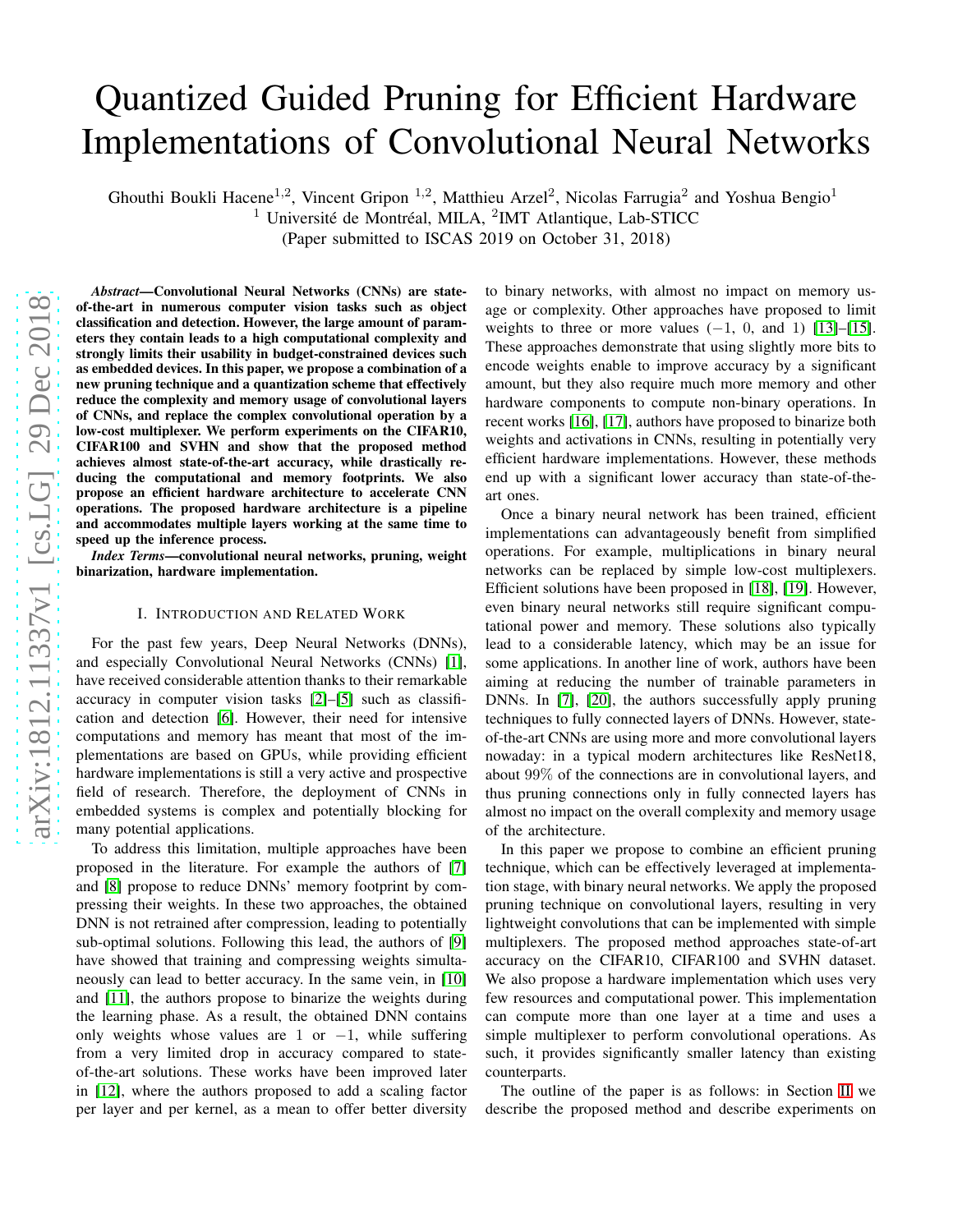the CIFAR10, CIFAR100 and SVHN dataset. In Section [III](#page-1-1) we present the proposed hardware implementation and show hardware implementation results. Section [IV](#page-3-0) concludes.

# II. PROPOSED METHOD

<span id="page-1-0"></span>In this section, we introduce a method to efficiently prune connections in convolutional layers. Note that pruning may have two different aims: a) to decrease the number of parameters to be trained in a given architecture, thus resulting in lesser chance of overfitting and b) to decrease the memory usage and complexity of a given architecture, so that it becomes lighter to implement in a budget-restricted configuration. If some author (e.g. [\[20\]](#page-4-16)) argue they do both, we believe this is questionable as the reduction of the number of trainable weights they obtain on the one hand is balanced by the increasing complexity of identifying which connections are kept and which are lost in the process.

The proposed method has the double of interest of decreasing the number of parameters to be trained while keeping a simple deterministic way of identifying which connections are kept and which are disregarded.

## *A. Details of the Proposed Method*

Let us denote by  $x$  (resp.  $y$  or  $w$ ) the input (resp. output or kernel) tensor of a given convolutional layer. We index x (resp. y) using three indices i, j, k (resp.  $\ell$ ), where  $0 \le i \le i_{\text{max}}$ and  $0 \le j < j_{\text{max}}$  correspond to 2D coordinates and  $0 \le k < j_{\text{max}}$  $k_{\text{max}}$  (rsp.  $0 \leq \ell < \ell_{\text{max}}$ )ndexes a feature map. Similarly, we inde w using four indices:  $0 \leq \iota \leq \iota_{\max}$  and  $0 \leq \lambda \leq \lambda_{\max}$ correspond to 2D coordinates, and  $k$  and  $\ell$  are as introduced above. So, an element of the input tensor is written  $x_{i,j,k}$ , an element of the kernel tensor is written  $w_{\iota,\lambda,k,l}$  and an element of the output tensor is written  $y_{i,j,l}$ .

The idea we propose consists of removing most of the connections in each slice  $\mathbf{w}_{\cdot,\cdot,k,\ell}$  of the kernel tensor. The connections to be kept are chosen according to a deterministic rule agnostic of the initialization and of the training dataset. Namely, we choose to only keep the connections  $w_{\iota,\lambda,k,\ell}$  for which

<span id="page-1-3"></span>
$$
\iota + \lambda \iota_{\max} = k \pmod{\iota_{\max} \lambda_{\max}}.
$$
 (1)

When considering  $3 \times 3$  kernels for example, we remove 89% of the connections in the convolutional layer. The reason for choosing this scheme is quite straightforward: we want diversity in the connections we keep to be sure our kernels do not simplify to a simple  $1 \times 1$  convolution and still cover the initial kernel to its full extent (providing at least 9 feature maps are used).

We then perform the training on the remaining connections, disregarding the other ones. Using this method, the convolution of each slice of the kernel tensor is replaced by a simple multiplication.

To further benefit from the reduced complexity of this pruning technique, we combine it with a weight binarization method. Here, we use Binary Connect (BC) [\[10\]](#page-4-7). Once remaining connections have been binarized, it is possible to replace the multiplication operation by a multiplexer.

# *B. Results*

To evaluate the performance of our proposed method, we use the CIFAR10 vision benchmark made of tiny 32x32 images. We compare various modern CNN architectures such as Resnet [\[21\]](#page-4-17), Wide-Resnet [\[22\]](#page-4-18), Densenet [\[23\]](#page-4-19), and Mo-bilenet [\[24\]](#page-4-20). Note that these architectures contain  $1 \times 1$  and  $3 \times 3$  convolutional kernels only. Thus we apply the proposed method on the  $3 \times 3$  kernels.

As a first experiment, we aim at estimating the drop in performance caused by pruning connections. We thus randomly remove m connections per kernel slice. Figure [1](#page-1-2) shows that the accuracy of the architecture is quite robust to this process, even when 8 out of the 9 connections in slices of  $3 \times 3$  kernels are removed.

We then report in Table [I](#page-2-0) the obtained results using Equation [\(1\)](#page-1-3) to remove kernels connections. Note that contrary to the previous experiment, removed connections are not chosen randomly anymore but according to a deterministic scheme. As a consequence, the positions of removed connections does not have to be stored. We compare the accuracy obtained using baseline architectures, pruned ones, binarized ones, and our proposed method mixing pruning and BC. Note that BC offers a 32 compression factor in terms of memory used, and our method roughly multiply this factor by 9, achieving an almost 300 factor compression in total. We also perform experiments on SVHN (resp. CIFAR100) on Resnet18 (resp. WideResnet-40-10) and obtain 97%/96% (resp. 80%/77%) accuracy for Full-precision/pruning+BC.



<span id="page-1-1"></span>Fig. 1. Evolution of accuracy as function of number of connections removed per kernel slice.

### <span id="page-1-2"></span>III. HARDWARE IMPLEMENTATION

In this section, we first introduce the hardware architecture of the proposed method, its different components, and the way they are connected. Then, we present the hardware implementation of the proposed method, applied on ResNet18, on a Field Programmable Gate Array (FPGA).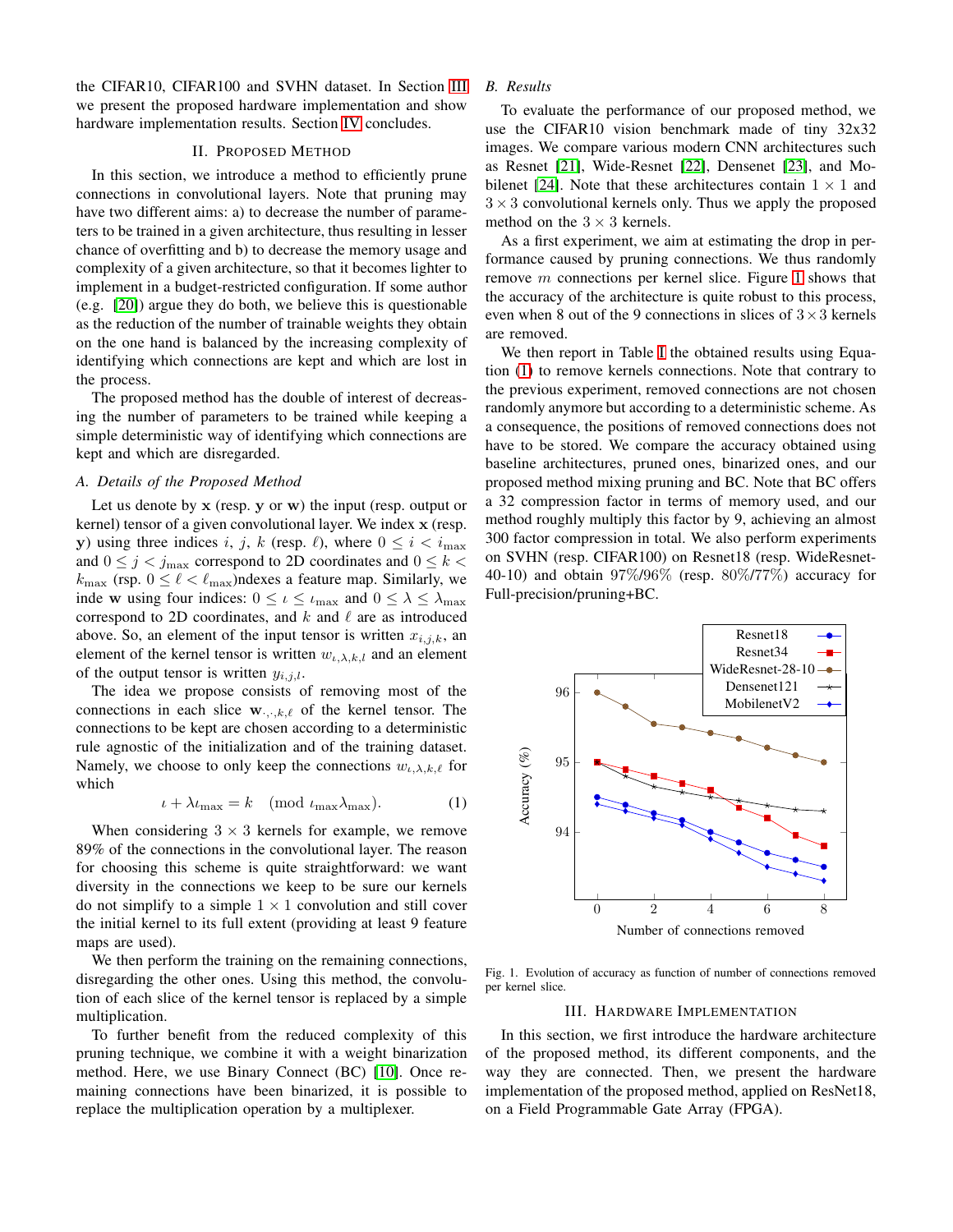#### TABLE I

<span id="page-2-0"></span>COMPARISON OF ACCURACY BETWEEN BASELINE ARCHITECTURES, PRUNED ONES, BINARIZED ONES, AND THE PROPOSED METHOD ON CIFAR10.

|                | Resnet18 | Resnet <sub>34</sub> | WideResnet-28-10 | Densenet121 | Mobilenet <sub>V2</sub> |
|----------------|----------|----------------------|------------------|-------------|-------------------------|
| Full-precision | 94.5%    | 95%                  | 96\%             | 95%         | 94.4%                   |
| Pruning        | 93.5%    | 93.8%                | 95%              | 94.3%       | 93.3%                   |
| BC             | 93.31%   | 93.64%               | 95.2%            | $94.5\%$    | 93%                     |
| Pruning $+ BC$ | 91%      | 91.3%                | 94%              | 93%         | 91\%                    |

TABLE II FPGA RESULTS FOR THE PROPOSED ARCHITECTURE ON VU13P (XCVU13P-FIGD2104-1-E).

<span id="page-2-3"></span>

|                          | P   | LUT    | FF     | <b>BRAMs</b> | Frequency | Processing Latency | Processing outflow | Power |
|--------------------------|-----|--------|--------|--------------|-----------|--------------------|--------------------|-------|
| $Conv64 - 64$            | 16  | 22424  | 22424  | 114          | 240MHz    | $52\mu$ s          | 19230 images/s     | 3.7W  |
| $4 \times$ Conv64 – 64   | 16  | 89746  | 75235  | 456          | 240MHz    | $208\mu s$         | 19230 images/s     | 6.5W  |
| $3\times$ Conv128 - 128  | 32  | 59780  | 45024  | 171          | 240MHz    | 154, $8\mu s$      | 19379 images/s     | 4.8W  |
| $3 \times$ Conv128 - 128 | 64  | 134090 | 102552 | 171          | 240MHz    | $103, 2\mu s$      | 29069 images/s     | 7.8W  |
| $3\times$ Conv256 - 256  | 64  | 74067  | 52051  | 87           | 250MHz    | $147, 3\mu s$      | 20366 images/s     | 5.5W  |
| $3\times$ Conv256 - 256  | 128 | 154599 | 102723 | 87           | 218MHz    | 112, $8\mu s$      | 26595 images/s     | 7.8W  |
| $3 \times$ Conv512 - 512 | 128 | 132155 | 52151  | 45           | 208MHz    | $177\mu$           | 16949 images/s     | 7.9W  |

# *A. Hardware Architecture*

In Figure [2,](#page-2-1) we depict the proposed hardware architecture for performing convolutions, which we name a "layer block". This architecture uses a simple low-cost multiplexer. In more details, a layer block is made of two sub-blocks: a memory one and a processing unit one.



<span id="page-2-1"></span>Fig. 2. Hardware architecture of a layer block.

The memory block contains two block RAMs (BRAMs) where content is encoded using  $n$  bits fixed point. The first is used to store the computed feature maps. Once they are all computed, the content of the first BRAM is copied to the second one, so that it becomes the input of the next layers. At the same time, the computed feature maps of another image can be stored in the first BRAM. We thus obtain a pipeline architecture, in which all implemented layers work at the same time to speed up the classification process.

To avoid data overflow, we process each row of a slice of the input tensor x independently, and each slice of the kernel tensor independently. In more details, we copy from BRAM one to BRAM two a feature subvector  $\mathbf{X}_{i,k}^2$  =  ${x_{i,1,k}^2, x_{i,2,k}^2, \ldots, x_{i,R',k}^2}$  made of R' values, instead of the whole feature vector  $\mathbf{X}_{i,k}^{11} = \{x_{i,1,k}^1, x_{i,2,k}^1, \ldots, x_{i,R,k}^1\}$  made of  $R > R'$  values (cf. Figure [2\)](#page-2-1). This is to account for the border effects (padding). To simplify notations, we replace  $\mathbf{X}_{i,k}^1$  (resp.  $\mathbf{X}_{i,k}^2$ ) by  $\mathbf{X}^1$  (resp.  $\mathbf{X}^2$ ) in the following.

To compute a convolutional operation, kernels move along feature maps with a step which is called stride in CNNs. In a typical case in which stride value is  $1, X^2$  represents either the first  $R'$  values, the middle  $R'$  ones or the last  $R'$  ones, where  $R' = R - 2$ , depending on the position of the nonzero kernel value. When stride value is 2 (c.f. Figure [4\)](#page-2-2), only half of the values are copied from  $X^1$  to  $X^2$  by selecting either the odd or even values of j in  $x_{i,j,k}^1$  using multiplexers. This process can be generalised to any stride value other than 1 or 2.



<span id="page-2-2"></span>Fig. 4. Hardware architecture to copy the first BRAM contents to the second BRAM, when stride value is 2.

The processing unit uses  $X^2$  and a vector W made of P values coded on 1 bit each corresponding to weights in the convolution kernel. It thus computes in parallel  $P$  feature vectors (cf. Figure [3\)](#page-3-1). The First-Input signal (FI) is set to 1 when the first feature vector is read from the second BRAM to initialise registers by  $0$ . To compute each feature vector  $p$ where  $1 \le p \le P$ , we use the corresponding  $W_p$  to add either  ${\bf X}^2$  or  ${\bf -X}^2$  to the content of register p. Once all input feature vectors have been read from the second BRAM of memory block, the signal Enable\_s is set to 1, and the content of registers is written one by one into the first BRAM of the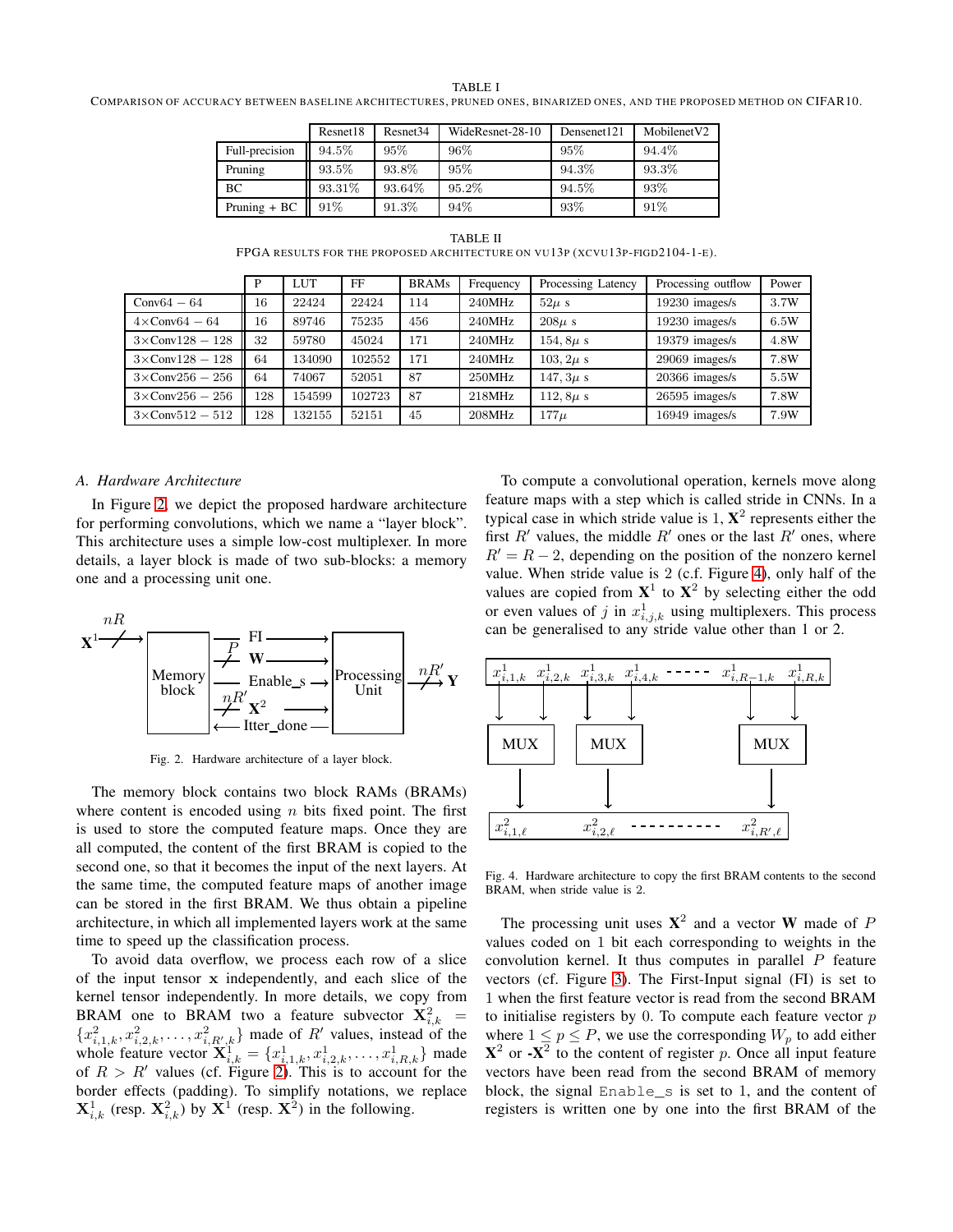

<span id="page-3-1"></span>Fig. 3. Hardware architecture of a processing unit block.

memory block of the next layer. At the end of this process, the Itter done signal is set to  $1$  in the processing unit block, so new data can be read from the memory block to process other feature vectors.

To achieve the computation associated with the layer block described in Figure [2,](#page-2-1)  $k_{max}j_{max}$  clock cycles (CCs) are required to copy all contents from the first BRAM to the second one,  $j_{max}k_{max}/P$  CCs to compute all output feature vectors of one layer, and  $j_{max}\ell_{max}$  CCs to write all computed feature vectors into the memory block of the next layer. Thus the total number of CCs required is:

$$
CCs = j_{max}k_{max} + \frac{j_{max}k_{max}\ell_{max}}{P} + j_{max}\ell_{max}
$$
 (2)

This should be compared to [\[19\]](#page-4-15), where the number of clock cycles becomes:

$$
CCs = \frac{3j_{max}^2 k_{max} \ell_{max}}{P}
$$
 (3)

We observe that the proposed architecture is  $3j_{max}$  faster than [\[19\]](#page-4-15), which can be significant when  $j_{max}$  is big. For instance with the CIFAR10 dataset, at the input layer of a CNN  $j_{max} = 32$ , and thus the proposed method is 96 times faster. In addition it is a pipeline architecture, so it can be  $3Lj_{max}$  faster where L is the total number of layer blocks that fit in an FPGA.

Note that in the proposed architecture, P should be lower or equal to  $\ell_{max}$ , otherwise reaching full parallelism would require to read more than one vector  $X^2$ , and as such would also require more BRAMs, resulting in a more complex architecture.

# *B. Hardware Results*

We implemented one/few layers of Resnet18 on Xilinx Ultra Scale Vu13p (xcvu13p-figd2104-1-e) FPGA. The implemented layers are arranged in a pipeline, and their functionality has been verified comparing the output of each layer block with the ones obtained by software simulation over a batch of examples. Table [II](#page-2-3) shows the required resources to implement one/few layers of Resnet18 trained on CIFAR10 dataset for different values of P. It also shows that the obtained architecture obtain a low processing latency to compute a valid output of one layer. Moreover, this processing latency increases when processing more than one layer, but processing outflow is maintained thanks to the pipeline design.

# IV. CONCLUSION

<span id="page-3-0"></span>In this paper, we proposed to extend pruning techniques to convolutional layers of DNNs. We introduced a deterministic pruning scheme that can be taken advantage of in implementations. We combined pruning with weight binarization to reduce both complexity and memory usage and showed the resulting neural network is still able to reach very high accuracy.

We implemented the proposed scheme using a low cost hardware architecture in which complex convolution operations are replaced by simple multiplexers. As a result, we were able to implement a considerable part of some complex CNNs such as Resnet18. Moreover, the architecture only consumes a few watts, making it a good solution for embedded applications. Future work will extend this method to all kernel shapes, and propose a low cost hardware architecture to handle other challenging vision datasets such as ImageNet.